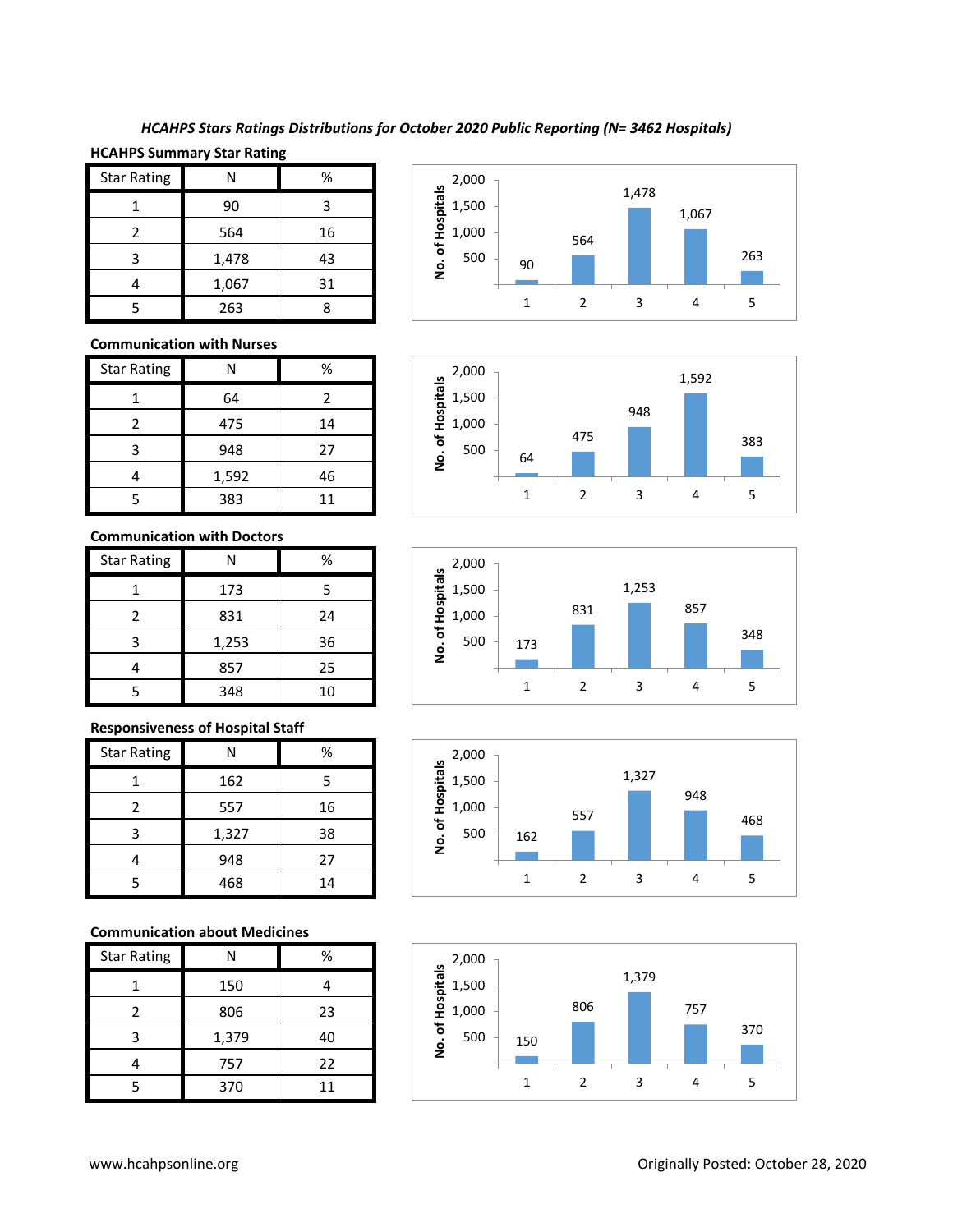**Cleanliness of Hospital Environment**

| <b>Star Rating</b> | Ν     | %  |
|--------------------|-------|----|
|                    | 266   | 8  |
| $\mathcal{P}$      | 893   | 26 |
| ς                  | 1,393 | 40 |
|                    | 780   | 23 |
|                    | 130   |    |

# **Quietness of Hospital Environment**

| <b>Star Rating</b> | Ν     | %  |
|--------------------|-------|----|
|                    | 332   | 10 |
| $\mathcal{P}$      | 607   | 18 |
| 3                  | 1,047 | 30 |
|                    | 933   | 27 |
|                    | 543   | 16 |

# **Discharge Information**

| <b>Star Rating</b> | N     | %  |
|--------------------|-------|----|
|                    | 122   |    |
| 2                  | 572   | 17 |
| 3                  | 1,483 | 43 |
|                    | 967   | 28 |
| 5                  | 318   | c  |

# **Care Transition**

| <b>Star Rating</b> |       | %  |
|--------------------|-------|----|
|                    | 224   | 6  |
| 2                  | 746   | 22 |
| 3                  | 1,070 | 31 |
|                    | 1,104 | 32 |
| 5                  | 318   | q  |

# **Hospital Rating**

| <b>Star Rating</b> | N     | %  |
|--------------------|-------|----|
|                    | 111   | з  |
| 2                  | 437   | 13 |
| 3                  | 1,507 | 44 |
|                    | 1,080 | 31 |
| 5                  | 327   |    |